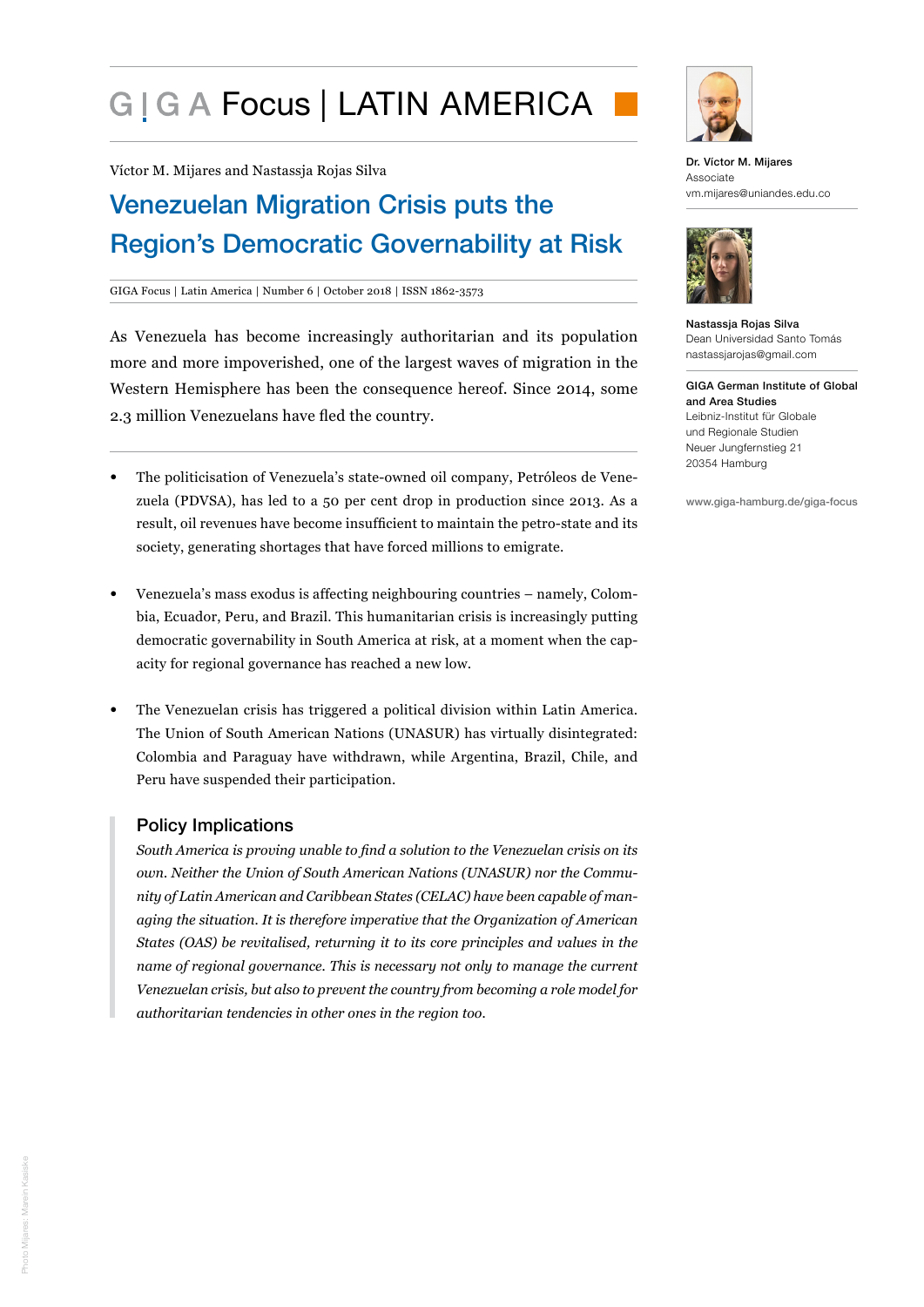## The Venezuelan Transition to Full Authoritarianism

On 2 February 2019, the so-called Bolivarian Revolution launched by Hugo Chávez will have been in power for 20 years. Initially the project enjoyed significant popular support, as it set out to expand the rights of the people and to deepen democracy. It ended by burying one of the oldest and most prosperous democracies in Latin America. The result has been one of the largest waves of emigration the region has ever seen.

Until mid-2017, the dominant thesis for explaining this phenomenon had been competitive authoritarianism (Levitsky and Way 2010). According to this theory, Chávez's Venezuela was a hybrid regime with a high concentration of power in the presidency, arbitrary economic practices, and an authoritarian institutional performance – but it was legitimised by frequent elections. However, Chávez's death made it clear that the model of electoral legitimacy was exhaustible, due to the impossibility of charismatic transfer and the collapse of an economic model based on indiscriminate public spending and corruption. This opened up space for the transition to a fully authoritarian regime under Nicolás Maduro.

Behind this authoritarian transition were changes in the global commodities market as well as in Latin America's political environment. The end of the commodities super-cycle exposed the financial infeasibility of the Bolivarian Revolution. In turn, important regional allies of "chavismo" lost their positions of influence in key countries such as Argentina, Brazil, and Ecuador; in others, new presidents who were openly opposed to the Maduro regime came to power, especially in Chile and neighbouring Colombia. These changes in regional ideological leadership weakened the external image of the Venezuelan regime. At the same time, the Organization of American States (OAS) under its secretary general, former Uruguayan foreign minister Luis Almagro, led a hemispheric diplomatic campaign to condemn the Venezuelan regime, trying to subject it to the sanctions of the Inter-American Democratic Charter. In the United States, the Trump administration expanded and hardened the sanctions against the Maduro regime meanwhile.

Added to this international scenario was the domestic turbulence. In 2014 and 2017 Venezuela experienced large protests that ended with 43 and 165 deaths, respectively. The protests were triggered as much by economic factors as by political ones: the economic crisis, high inflation, and shortages of food and basic necessities, as well as the emergence of armed groups led by the government in complicity with the National Guard, high crime rates, media censorship, widespread corruption, and an institutional crisis among the national public powers (especially the denial of the 2016 presidential recall referendum and the convocation of a national plenipotentiary assembly under "chavista" control in 2017). Other triggers included the arrest of politicians and student opponents, the links of the government and high-level military commanders with Colombian drug traffickers and guerrillas, as well as repeated violations of human rights.

The consolidation of authoritarian governance had a detrimental effect on the economy. While in 1998, 51 per cent Venezuela's exports consisted of oil, in 2016 this figure was 81 per cent. Over the same period, gold rose from 2 per cent to 11 per cent of exports. In this scenario of hyper-dependence on hydrocarbons and precious metals, Venezuelan oil production has plummeted. At the beginning of the Maduro mandate, in 2013, Venezuelan oil production averaged around 2.8 million barrels per day (bpd). Today, production is below 1.4 million bpd (OPEC 2018; Cunningham 2018).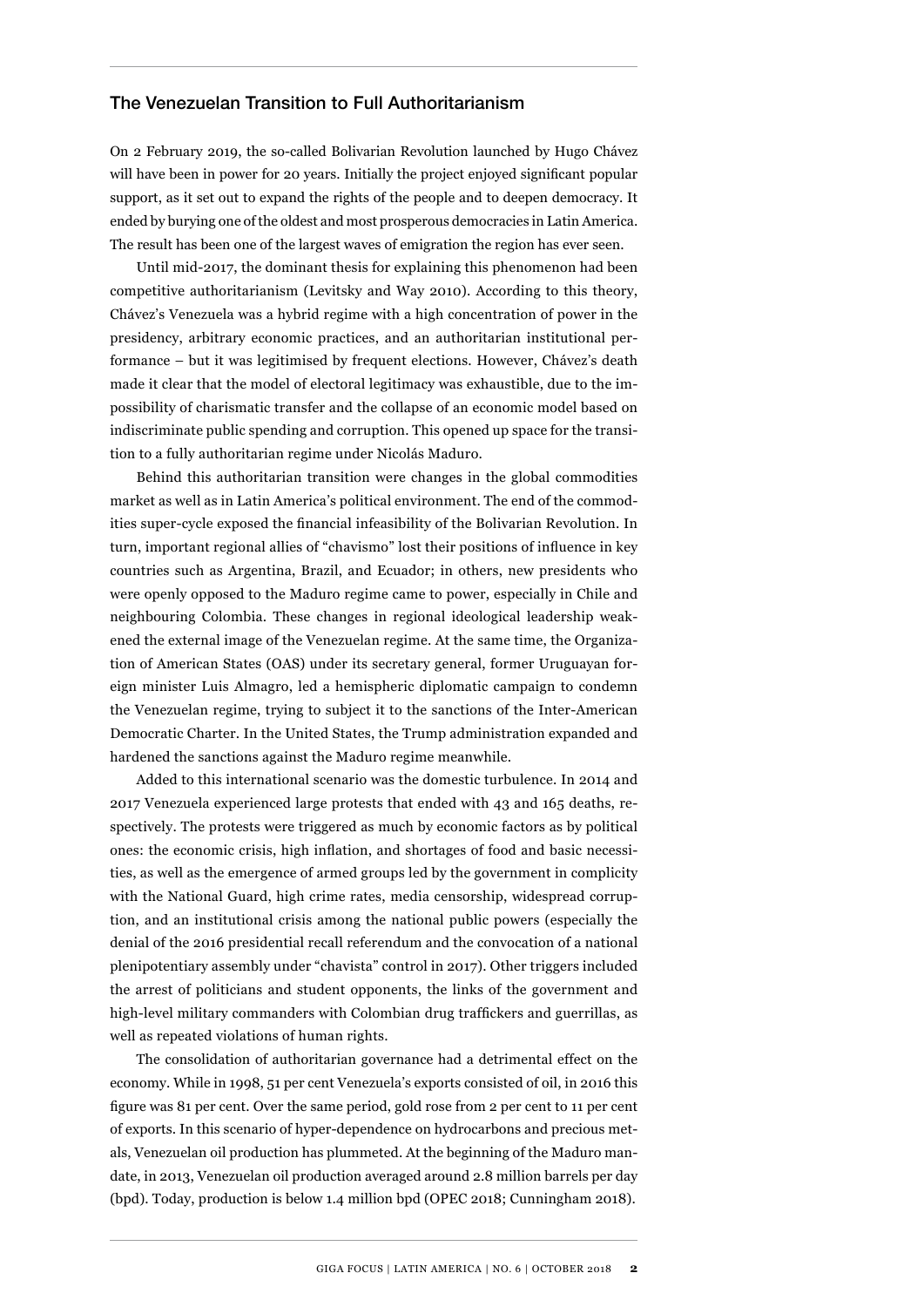

**Figure 1 Venezuela's Democratic Decline under Chavism Electoral Democracy Index – V-Dem**

*Source: Coppedge et al. 2018. Figure complied by the authors.*

*Note: Full democracy: 1.0–0.8, Flawed democracy: 0.79–0.6, Hybrid regime: 0.59–0.4, Au-*

As a result, Venezuela reduced its oil shipments to the US and compromised its commercial commitments with its main creditor, China. With an economy so dependent on oil, most Venezuelan consumer goods are imported; the politicisation of the oil industry has been most damaging in terms of the collapse of production and imports, however. Chávez's model of competitive authoritarianism depended on massive public spending to win elections; although this has now become unsustainable, his controls on foreign exchange and prices continue to exist as mechanisms of political control for authoritarian governance. This has led to economic collapse, protests, repression, and emigration.

Citizen insecurity operates in a similar way. According to Amnesty International's most recent report (2018), the homicide rate in Venezuela is 89 such deaths per 100,000 inhabitants, a figure surpassed only by Syria. The report identifies young men from poor urban areas as the main victims. Police and military forces committed 22 per cent of these homicides. Under these conditions of violence, emigrants are fleeing not only from impoverishment and economic scarcity but also from the absence of physical protection by the state – and, indeed, the violence perpetrated by it too.

## A Failed Petro-State with a Functional Repressive Regime

As the Venezuelan leadership has driven a process of increasing authoritarianism, the specific structural conditions of the country as a "petro-state" have weighed heavily. The term petro-state describes countries whose national economies depend on having 10 per cent or more of GDP made up of crude oil exports (Colgan 2013). According to data from the World Bank (2018) on the percentage of oil income in national economies since 1970, Venezuela is not only a petro-state par excellence but also moreover the only one in the Americas. This distinctive character has given it the ability to project its interests and values across the region during different historical stages. As part of the Chavista project, Venezuela has been able to weave a network of international patronage, especially in the Caribbean basin, which continues to serve as a political safety net. Thus far, this network has prevented a qualified majority forming against Venezuela within the framework of the OAS.

The Venezuelan petro-state has now lost much of its economic base, however. But this drop in production and income has not changed the structural nature of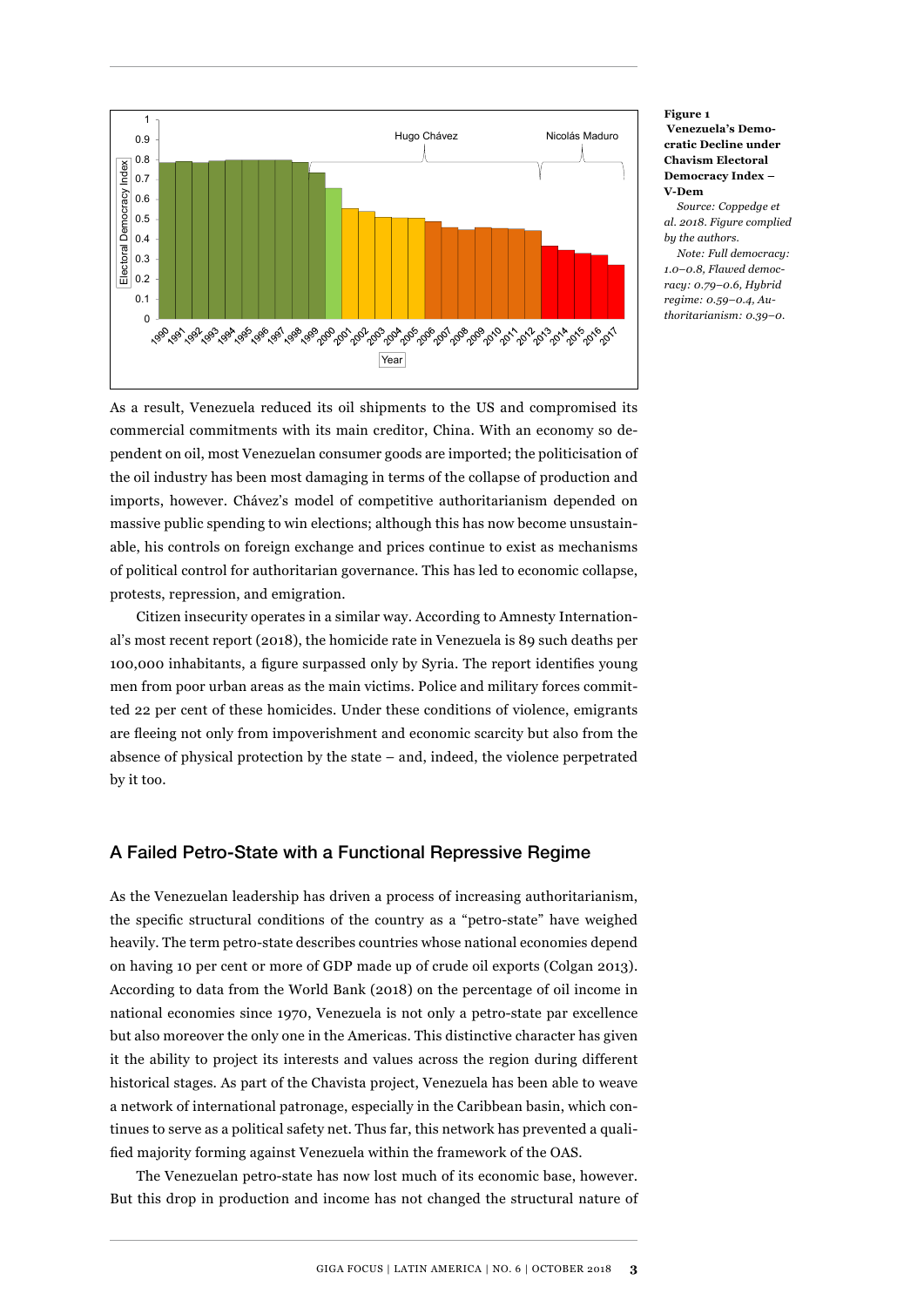the petro-state, as there has been no diversification of exports. Rather, the decline of the oil industry, with the state-owned company Petróleos de Venezuela (PDVSA) at the forefront, has resulted in the unusual phenomenon of a "failed petro-state."

Political Science scholars have developed the categories "weak," "failed," and "collapsed" states (Rotberg 2010). In this sense, the failed petro-state allows for a distinction between state and government. Although the former has failed, the latter continues to operate as a mechanism for the extraction and exploitation of other resources, as well as an apparatus of arbitrary coercion and repression. Thus, the failed petro-state combines the worst of two worlds: limited control over national territory and arbitrary repression against the "internal enemy."

In the event of a failing petro-state, border-monitoring capacities tend to fade away. In the Venezuelan case, this has become evident in the form of mass emigration. The blurring of the country's borders is part of the predatory governmental apparatus's survival mechanism, allowing the authoritarian regime to feed off the trafficking that it encourages. The failed petro-state exports migrants and refugees, trafficked goods, and ideological radicalism, thus effectively becoming an exporter of regional insecurity. Venezuela's failed petro-state has emerged as an international political problem, as it is putting multilateral institutions to the test – which they have failed, as they were never designed for such a challenge. It has also exposed the precarious security and defence systems, as well as the fragility of the legal institutions and public services, in neighbouring countries.

Against this backdrop, the regime that commands the failed petro-state can nevertheless enjoy vitality, as evidenced by the resilience of Venezuelan authoritarianism (Mijares 2017a). Venezuela's resilience is reinforced by the financial and logistical support provided by China and Russia, two powers with which Chávez cultivated close relations as counterweights to the West (especially the US) (Mijares 2017b) and to external pressures from within the country's own region. The authoritarian failed petro-state therefore constitutes the perfect formula for forced migration, presenting a challenge to the regional organisations and to democratic governance in Latin America.

## A Migration Crisis of Regional Dimensions

The Venezuelan migration crisis exhibits two characteristics that are unusual for Latin America, and especially for South America. First, the crisis is originating in a country which in modern history has generally received migrants and refugees rather than being the source of mass outmigration. Second, its dimensions are effectively regional.

From the 1950s onwards, the Venezuelan military regime had an open-door policy for immigration from Europe. This policy had underlying racist intentions, and gave birth to the commonly used expression "improving the race." Under this normative framework Latin American immigration was rejected, with a few exceptions for the "white population" from the Southern Cone countries. With the arrival of democracy in 1958, a Latin Americanist policy was resumed, and embodied in the 1961 constitution. It established migratory and naturalisation priorities and provisions for all Latin American and Spanish migrants, with a special emphasis on the Andean countries.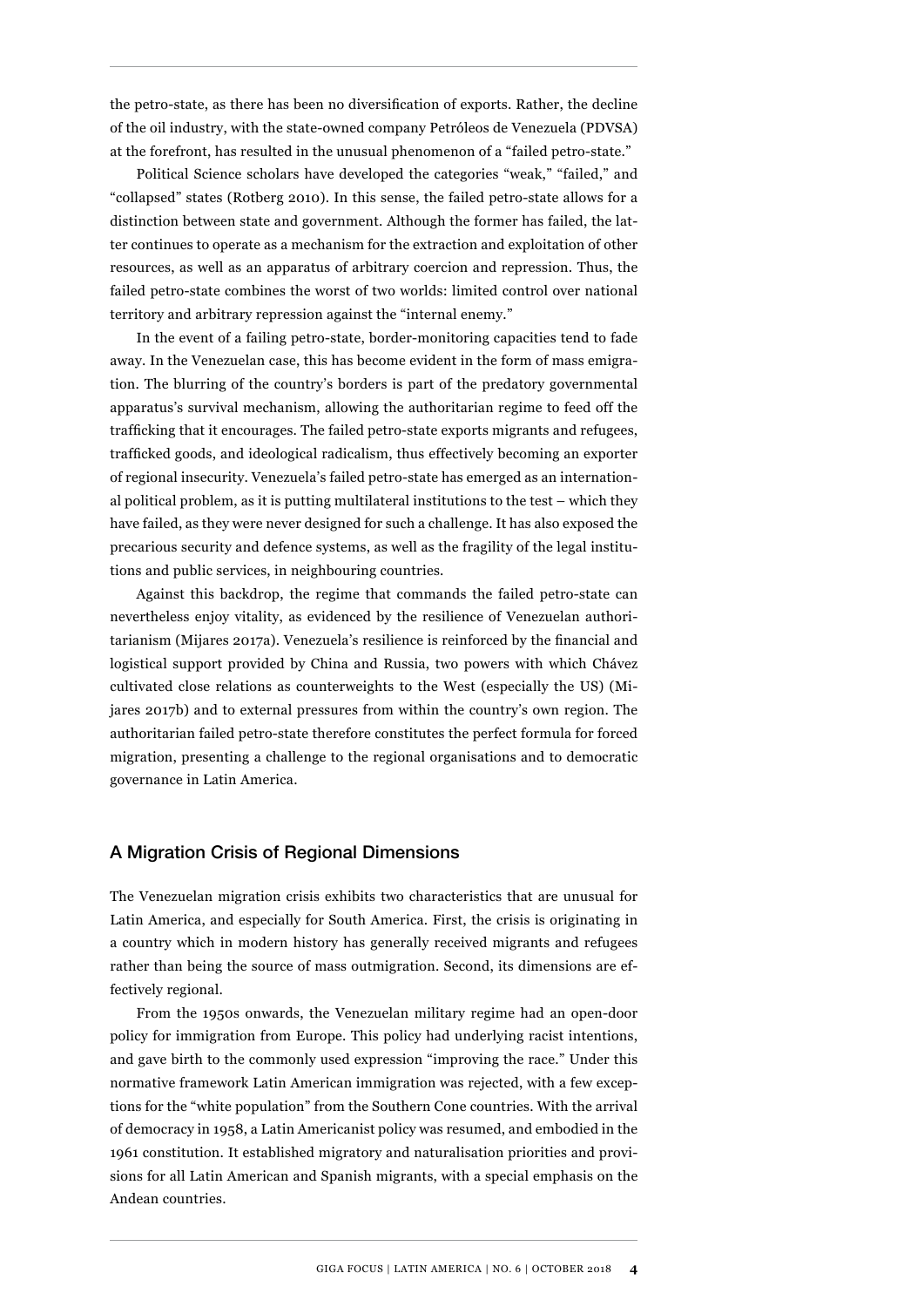The migrant networks facilitated the arrival of thousands of Spaniards, Portuguese, and Italians, mostly from the poorest regions of those countries, or – as in the case of Portugal – fleeing from the last colonial wars in Africa. They were joined by thousands of Colombians, Peruvians, and Ecuadorians, and a smaller number of Chileans and Argentines, with the latter two groups fleeing the military regimes of the 1970s and 1980s. The political stability of one of the most solid democracies in the region combined with the economic boost resulting from the increased world market prices for oil made Venezuela a major migration destination. Immigration slowed between the early 1980s and the late 1990s, as the Venezuelan economy deteriorated and its political institutions – especially its political parties – fell into crisis. In these years, those displaced by the Colombian armed conflict represented the bulk of migrants and refugees coming to Venezuela. This trend continued until 2015.

Outmigration from Venezuela began with a small flow of individuals who – because they had European citizenships – left the country after 1998, the year of Chávez's first electoral victory. This first wave was mostly made up of business people and professionals who took their families into exile. Outmigration then became a major phenomenon in 2003, when the Chávez government dismissed more than 16,000 senior and middle managers, engineers, and technicians from PDVSA, accusing them of economic sabotage. The second wave corresponded with the global financial crisis of 2008–2009, when oil prices plummeted. Members of the professional middle class with moderate wealth moved to Spain, the US, and Colombia. The latter had already taken in oil engineers and technicians, who had helped raise oil production in that country to record levels. According to data from the World Bank (2018), in 2011 oil exports made up 6.4 per cent of Colombian GDP. In addition, in 2012 the value of mineral product exports from Colombia reached USD 42 billion, by far surpassing agro-exports, which remained at an average of USD 5 billion annually. This increase in mineral exports began in 2003 and coincided with the oil prices super-cycle and the first wave of Venezuelan immigrants arriving.

The most problematic wave of emigration from Venezuela, especially for neighbouring Colombia, has been the one that began in 2014. It came in the wake of the brutally repressed student protests (Mijares 2014) and the expulsion of approximately 21,000 Colombians in 2015, under the pretext that they were part of criminal and espionage networks operating in Venezuela to harm the Maduro government. This wave has intensified since 2016, reaching its highest levels in 2018. In the four years since 2014, approximately 2.3 million Venezuelans (out of a population of 32 million people) have left the country.



**Figure 2 Venezuelans Living Abroad Worldwide** *Source: International Organization for Migra-*

*tion 2018.*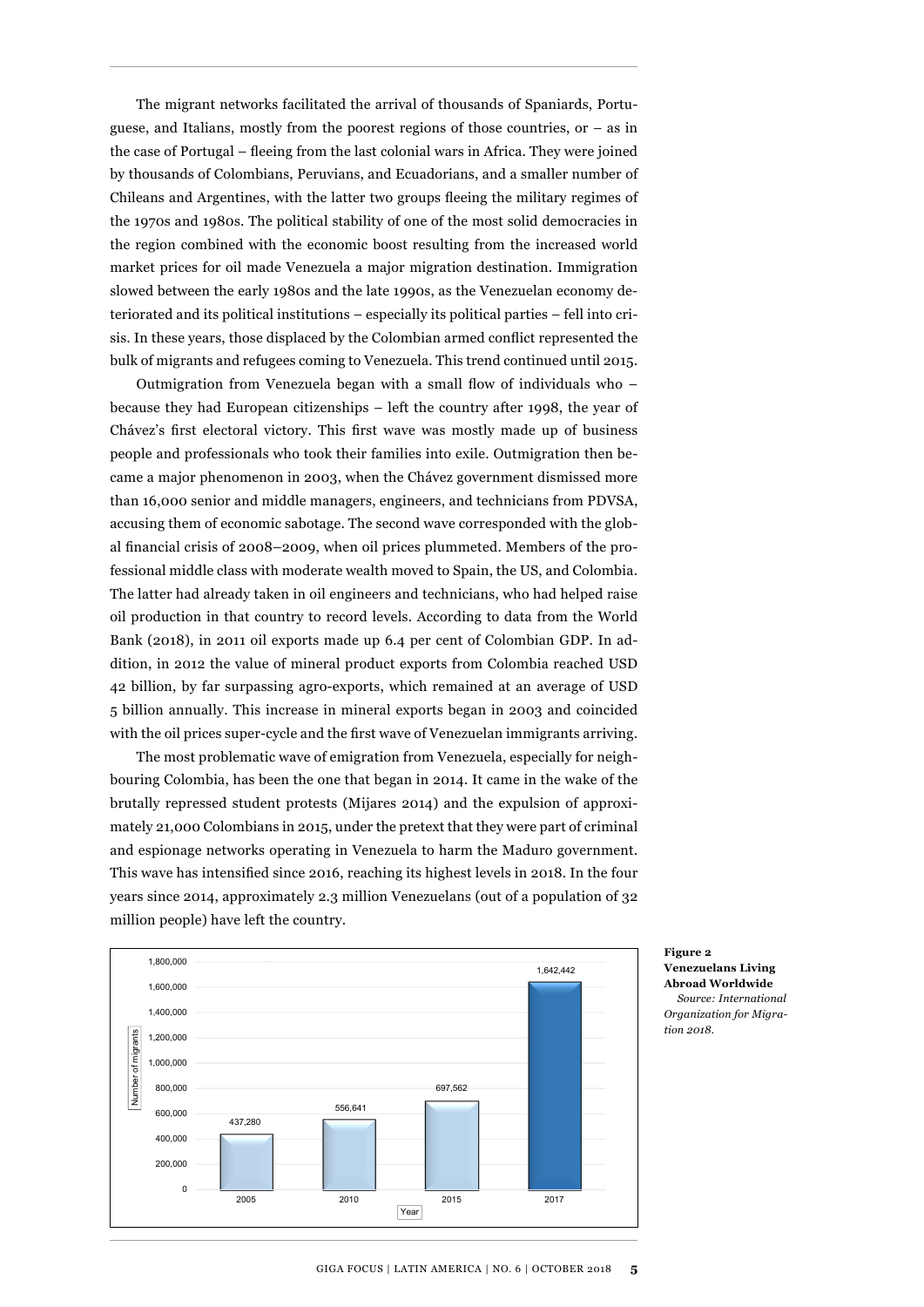This third wave of Venezuelan migrants has been made up mostly of members of the impoverished middle class and other vulnerable sectors of the population, whose income does not allow them to purchase air tickets. Many do not have passports and have therefore utilised the mobility provisions provided by the Andean Community (an integration scheme from which Venezuela withdrew in 2006, arguing that the free trade agreements of Colombia and Peru had annulled the pact – but which continues to provide benefits to the Venezuelans).

According to the July 2018 report of Migración Colombia, the migration agency of the Colombian Ministry of Foreign Affairs, at least 870,000 Venezuelans had come to Colombia – via both regular and irregular entries. This represented an increase of 5 per cent compared to the last report submitted by Migración Colombia in June 2018, and of 58 per cent compared to 2017. Of these 870,000 Venezuelans, approximately 382,000 (44 per cent) had a regular status, approximately 442,000 (51 per cent) were in the process of regularisation, and approximately 46,000 (5 per cent) had irregular status (Migración Colombia 2018). According to Christian Krüger, director of the agency: "[Colombian migration authorities] have regularised more than 382,000 and we are waiting for the signing of the decree by the national government to begin the regularisation of the more than 442,000 Venezuelans who make up the Administrative Registry for Venezuelan Migrants. This would allow us to have close to 95 per cent of the Venezuelan population in Colombia regularised" (Migración Colombia 2018).



**Figure 3 Venezuelans Living Abroad by Countries (2015 and 2017)** *Source: International Organization for Migration 2018.*

Colombia also has become a major transit country for Venezuelan migrants on their way to Ecuador, Peru, Chile, and Argentina (Migración Colombia 2018). This tendency to cross Colombia as a transit zone reflects the limited demographic corridors of the region. Venezuelans seeking to reach the other countries of South America follow the complex route of the Colombian mountain ranges before they reach the border with Ecuador, the gateway to Peru, Chile, and Argentina. In addition to Colombia, these other countries have made efforts to accommodate the migratory wave. However their capacities differ, as do their political responses. For example, Ecuador and Peru temporarily closed their borders to Venezuelans without a passport. For many Venezuelans it is difficult to obtain one, as the government in Ca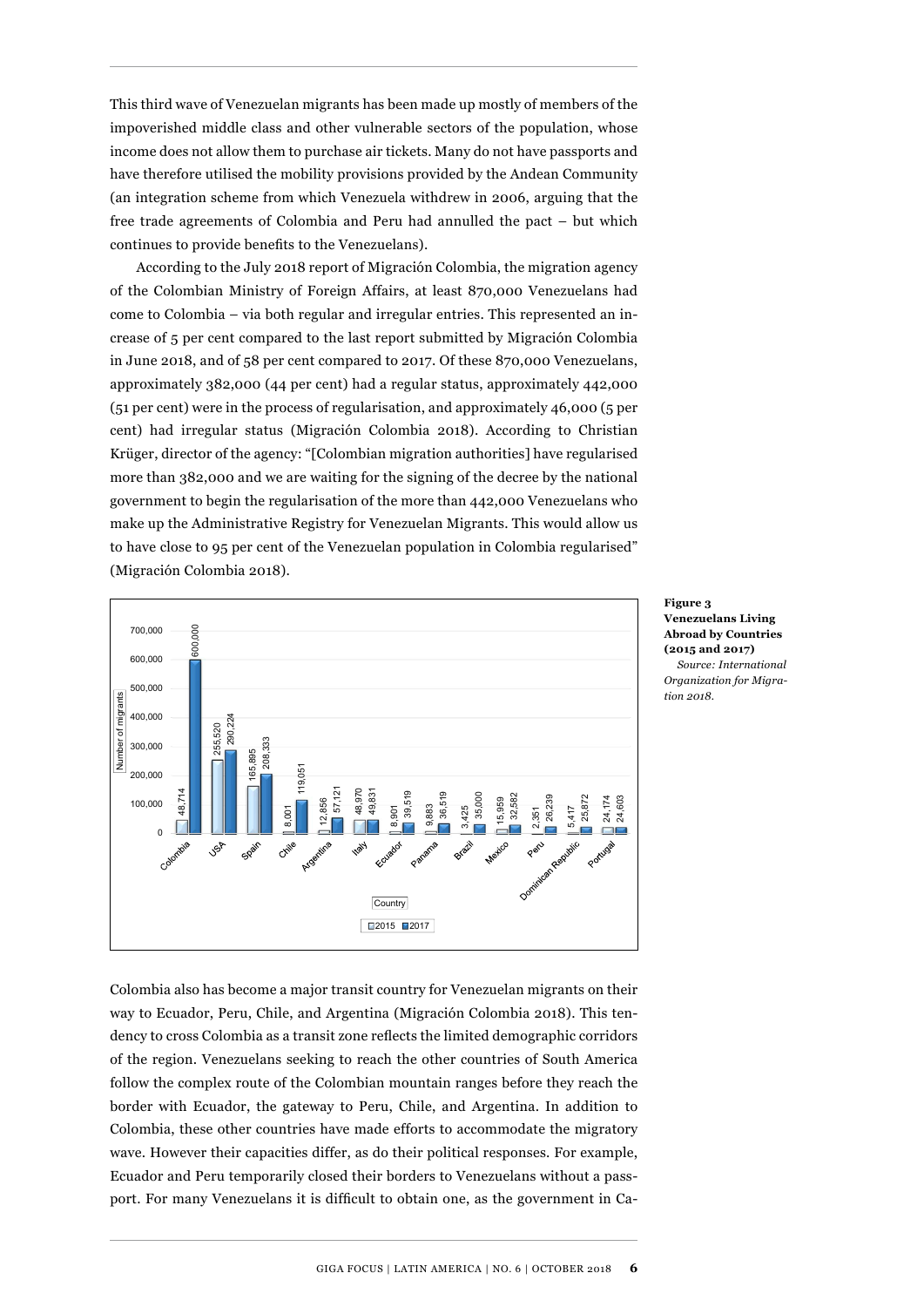racas alleges that it does not have the materials for the necessary security elements thereof. The Ecuadorian and Peruvian decisions were later lifted by their courts because they violated Andean Community regulations.

The other corridor leads the Venezuelan migrants to northern Brazil. Although the number of migrants taking this route is much lower than to Colombia, the arrival of Venezuelans has altered life here too. In the Brazilian border town of Pacaraima, on 18 August 2018, a Brazilian merchant was injured in an assault attributed to Venezuelans. The next day a mob partially destroyed the camp of 2,000 Venezuelans in this town of 12,000 inhabitants (*El Universal* 2018).

The massive and uncontrolled exodus from Venezuela has generated informality, has tested the public services in the peripheral zones of the country's South American neighbours, has upset these country's migratory policies, and has already generated occasional surges of xenophobia. If we can learn something from the great migration waves in other regions, such as Europe, it is that they have become fuel for the rise of nationalist populism (Ruzza 2018). There is a real risk that extremist political actors in South America will be able to capitalise on this development and gain influence or even capture local or national power too.

## Democratic Governability under Diminished Regional Governance Conditions

In Venezuela, opposition groups have been incapable of forcing political change. However, more dramatic still is the fact that the same is true of Latin America as a whole. Here, the Venezuelan crisis and the resulting waves of migration are challenging the democratic governability of the region at a time of declining regional governance. This is especially evident in the case of the Union of South American nations (UNASUR) – the figurehead institution of post-hegemonic regionalism (Riggirozzi and Tussie 2012) that emerged from the rise of leftist governments during the first decade of the twenty-first century, led by Brazil and Venezuela. This new regional institution undermined the foundations of the OAS, thereby restraining US influence.

However, the deterioration of Venezuelan democracy has been the hardest test for UNASUR (Hoffmann, Mijares, and Schenoni 2015). The lack of regional leadership given the political and economic decline of Brazil, the ideological tensions, the absence of a supra-regional institution, and, above all, the competition to separate national independence from the project of regional autonomy have undermined the organisation, leading to its imminent collapse in the face of the complex Venezuelan situation (Mijares and Nolte 2018). This institutional vacuum when it comes to crisis management has contributed to the resurgence of the OAS under Secretary General Luis Almagro, and the renewed interest of the US under the Trump administration. These trends point to the resumption of a political and security path following a hemispheric plan, in the face of the failure of regional efforts. Moreover, the vacuum has generated debate about the need for, and possibility of, military intervention so as to end the humanitarian crisis in Venezuela.

Latin American and Caribbean history is full of examples of intervention, direct or indirect, by the US. In the academic and political spheres of South America any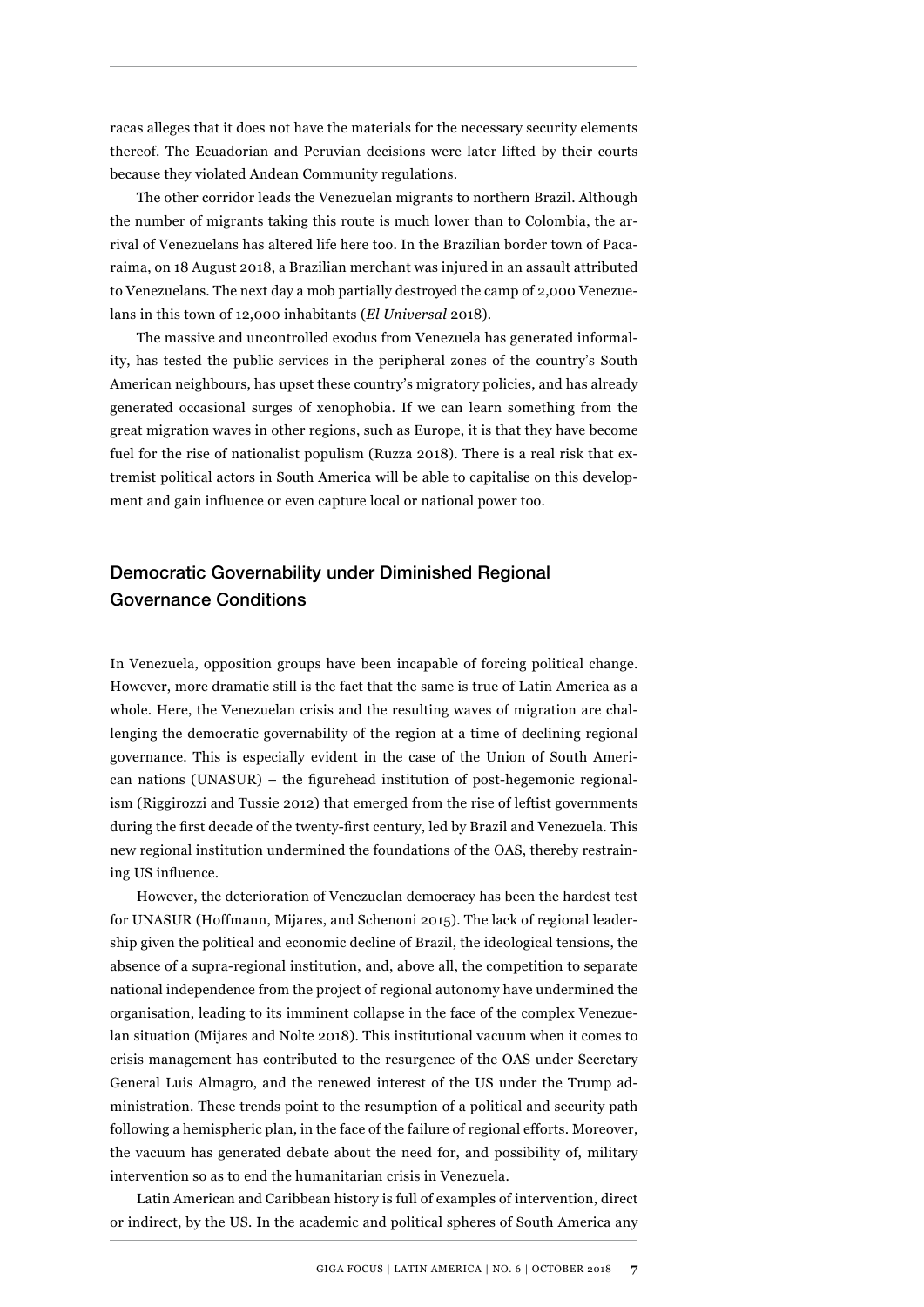such approach is met with disapproval. Thus, the Lima Group, an ad hoc mechanism arising from the failure to apply the Inter-American Democratic Charter against the Maduro regime within the OAS framework, has agreed that they will not endorse any form of military intervention in Venezuela (Fowks 2018). However, Colombia and Guyana – neighbours of Venezuela with pending border conflicts – together with Canada refused to sign the Lima Group statement, thus reopening the controversy about possible military intervention.

The Venezuelan crisis is testing the capacities and institutions of the entire Western Hemisphere, as South American governance is in decline. It also raises questions about democratic governance in the region. Latin America has managed to establish democratic regimes and to constitute itself as a region that, within the framework of the Global South, shows a clear trend towards democracy. However most national institutions remain fragile, especially in the region surrounding Venezuela. Colombia is going through a critical period of post-peace agreements in which implementation has been a major problem. Dissident factions of the Revolutionary Armed Forces of Colombia (FARC) guerrilla organisation continue to threaten internal security, and illicit crops have reached record levels. The National Liberation Army guerrilla group, for its part, remains reluctant to submit to an agreement similar to that signed by the government of Juan Manuel Santos and the FARC in 2016, despite the ultimatums issued by the Colombian government under its recently elected president Iván Duque. These conditions threaten to plunge Colombia back into the armed conflict, albeit with the support of the US, while the vulnerable Venezuelan migrants' movement through the country is creating conditions for the failure of public services, an increase in crime and xenophobia, and the victimisation of the migrants themselves.

Meanwhile, Brazilian political fragmentation is giving way to polarisation. The campaign success of right-wing leader Jair Bolsonaro in the country's presidential elections underscores the potential of extremist and nationalist politicians (see Flemes 2018). *The Economist* (2018) has described Bolsonaro as a threat to Brazilian democracy, drawing attention to the effects that he could have on the rest of South America. However the risk is not only the potential victory of this candidate, but also the confrontation with the Workers' Party (PT) of former presidents Lula da Silva and Dilma Rousseff. Venezuela has long been a bone of contention in Brazil's polarised politics, with the PT seen as a regional ally of Chávez and Maduro. The Brazilian right has condemned the Venezuelan regime as a socialist dictatorship that must be confronted by all available means. In the midst of this, the current migration crisis is raising tensions and encouraging xenophobia, especially in the north of Brazil, leading to calls for unilateral hard-line solutions.

In order to provide adequate coverage of the Venezuelan migration crisis, and also proper assistance to the migrants themselves, it is important to recognise these events as being a regional emergency. However, democratic governance presupposes a delicate balance between governability and democracy. The relationship between the state and democracy is conflictive by definition, with the former being a mechanism for the concentration of power and the second being one of de-concentration (Guevara 1997). Thus, governability through the application of state power is necessary to address crises in the midst of an emergency situation – one prone to the violation of basic principles of democracy, such as controls on governmental actions. With the securitising of outmigration, the risk increases; in the regional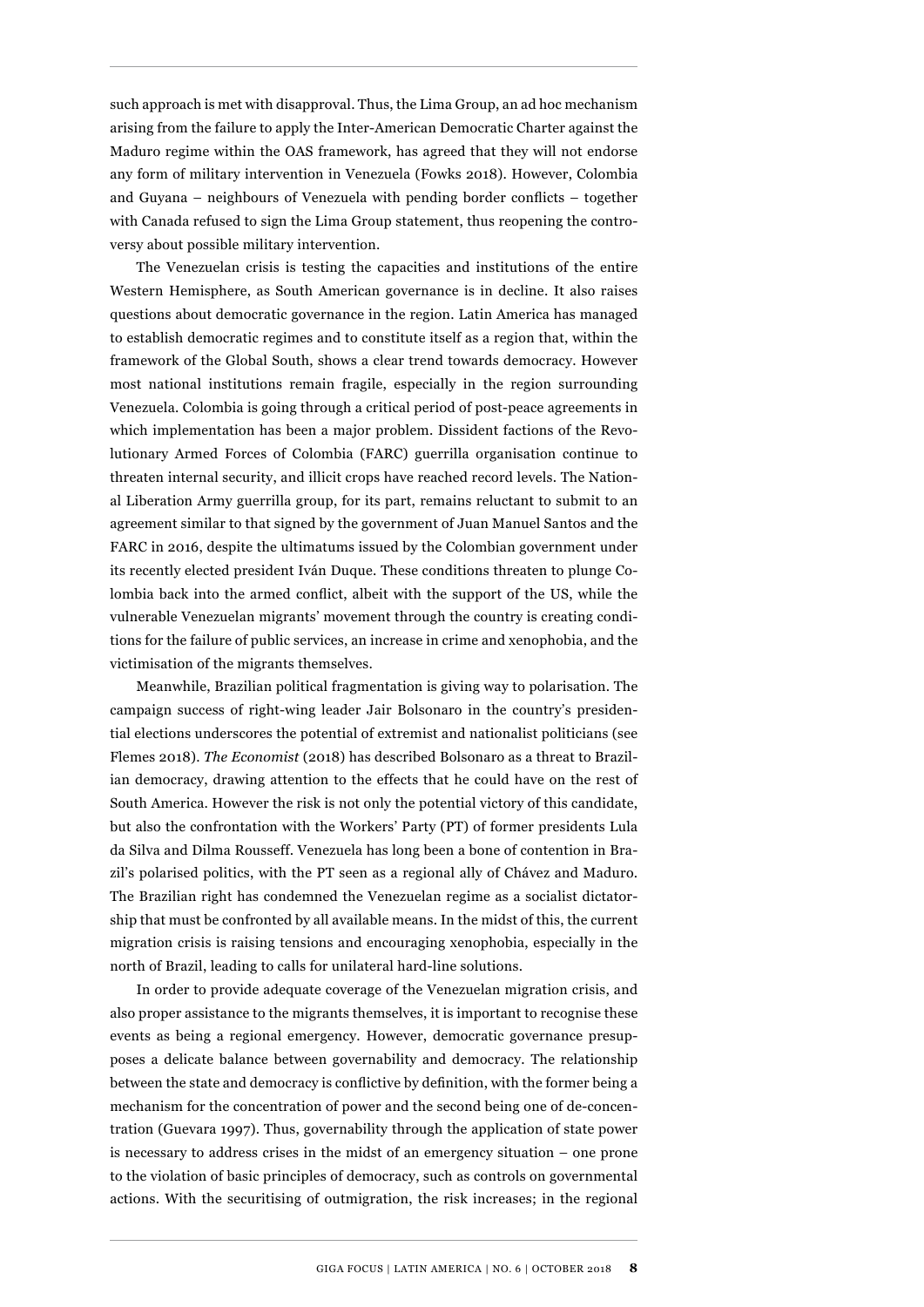environment of Venezuela, especially in Colombia and Brazil, the tendency to use military forces for domestic security tasks jeopardises, meanwhile, the integrity of migrants and the rule of law in the region.

## Addressing Consequences and Causes: Hemispheric Efforts Required

According to Christian Krüger, if Maduro's government in Venezuela continues, the exodus will go on (Migración Colombia 2018). Krüger's claim leads to the central debate on the problem for Latin America, and above all for Venezuela's neighbours: Should efforts be directed only towards addressing the consequences of forced migration, or its causes as well? If we accept the thesis of the director of Migración Colombia, the Venezuelan government is deliberately causing the crisis and exporting insecurity. The dilemma lies, then, in what to do when, on the one hand, the Venezuelan government remains closed to any possibility of peaceful political change, and, on the other, most Latin American governments – especially those that are part of the Lima Group – do not support any means other than diplomatic pressure.

It seems realistic to accept that the only internal actor that can persuade the Venezuelan government to pursue a democratic (re)opening is the military. However, many of the high-ranking officials within Venezuela's armed forces have been accused of drug trafficking by US authorities, while the middle- and lower-level ones could face national and international trials for human rights violations. Despite this, the US government has sent amnesty signals to the Venezuelan military for the presumed purpose of encouraging a bloodless coup d'état that allows a transitional junta to call elections, permitting the return to democracy (Londoño and Casey 2018). This type of operation would minimise the costs of an intervention, but it is highly complex considering the penetration of political commissaries in the Venezuelan armed forces – as well as the conflicts of interest that would be created between the commanders. In addition, most of the international community and regional governments would refuse to recognise a governmental structure that originated in an act of force.

The above scenario presupposes the reactivation of the OAS as a mechanism of hemispheric political agreement, to face the titanic task of bringing about a transition in the region's well-armed and unstable authoritarian petro-state. Letting the crisis run on unendingly will increase emigration and the harmful effects on the democratic governability of the region. In addition, Latin America will run the risk that the Venezuelan crisis becomes a model for authoritarian tendencies elsewhere – as, indeed, is beginning to be the case with Nicaragua, with its violent repression of university students. The authorities in Costa Rica and Honduras have already reported the arrival of emigrants displaced by the violence in Nicaragua, where President Daniel Ortega has in 2018 imitated the repressive practices of Nicolás Maduro in 2014 and 2017. Thus, while the Venezuelan challenge is primarily affecting its immediate neighbours, any solution must go beyond just them – specifically by using the surviving hemispheric institutional framework provided by the OAS.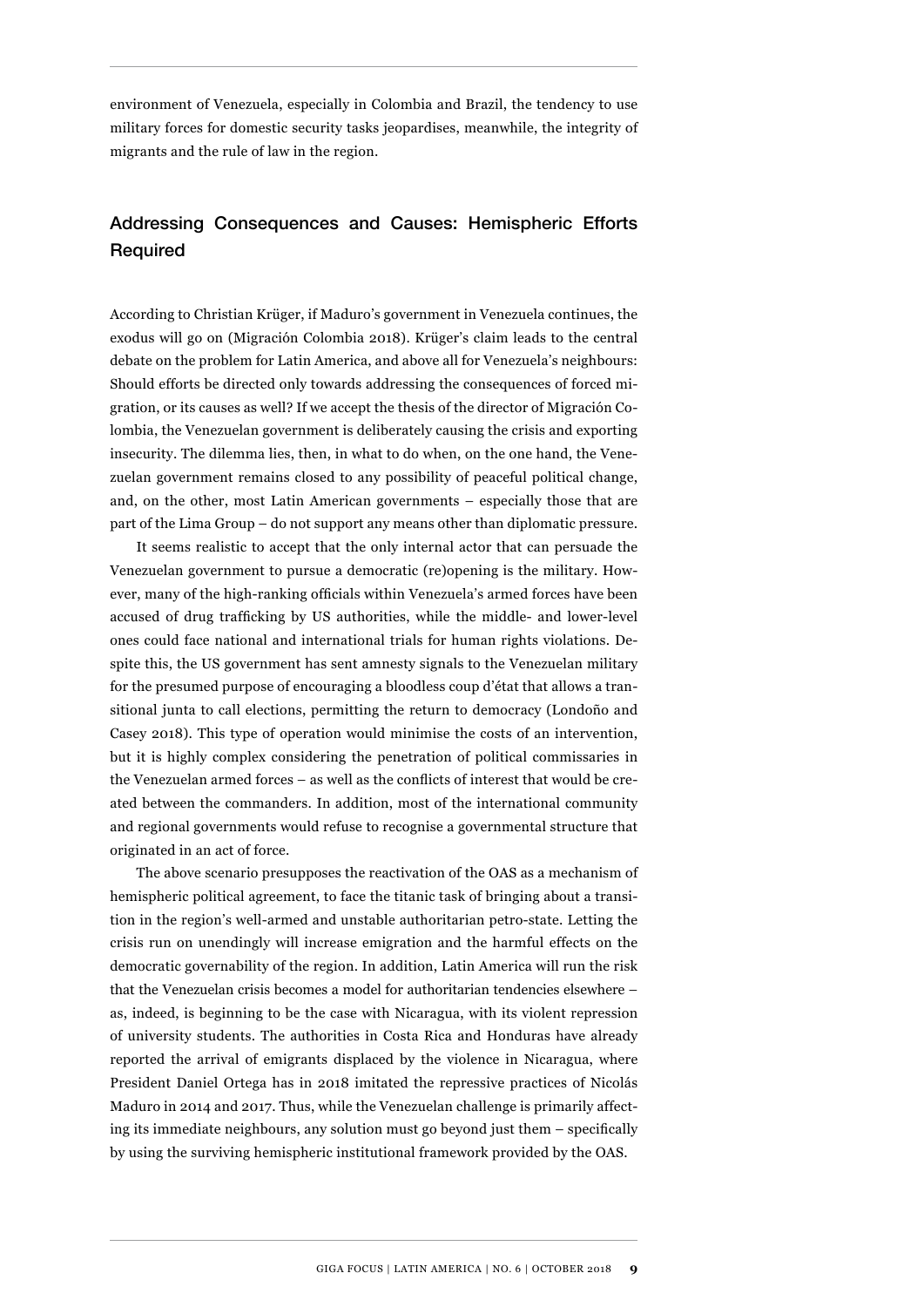## References

- Amnesty International (2018), *Amnesty International Annual Report 2017/18*, [www.amnesty.org/en/latest/research/2018/02/annual-report-201718/](http://www.amnesty.org/en/latest/research/2018/02/annual-report-201718/) (21 September 2018).
- Colgan, Jeff D. (2013), *Petro-Aggression: When Oil Causes War*, London: Cambridge University Press.
- Coppedge, Michael et al. (2018), *V-Dem [Country-Year/Country-Date] Dataset v8. Varieties of Democracy (V-Dem)*, <https://doi.org/10.23696/vdemcy18>(24 September 2018).
- Cunningham, Nick (2018), *No End in Sight for Venezuela's Oil Crisis*, [https://oil](https://oilprice.com/Energy/Energy-General/No-End-In-Sight-For-Venezuelas-Oil-Crisis.html) [price.com/Energy/Energy-General/No-End-In-Sight-For-Venezuelas-Oil-Crisis.](https://oilprice.com/Energy/Energy-General/No-End-In-Sight-For-Venezuelas-Oil-Crisis.html) [html](https://oilprice.com/Energy/Energy-General/No-End-In-Sight-For-Venezuelas-Oil-Crisis.html) (24 September 2018).
- *El Universal* (2018), Brasileños atacan campamento de migrantes venezolanos en Roraima, 18 August, [www.eluniversal.com/internacional/18158/brasilenos-ata](http://www.eluniversal.com/internacional/18158/brasilenos-atacan-campamento-de-migrantes-venezolanos-en-roraima) [can-campamento-de-migrantes-venezolanos-en-roraima](http://www.eluniversal.com/internacional/18158/brasilenos-atacan-campamento-de-migrantes-venezolanos-en-roraima) (21 September 2018).
- Flemes, Daniel (2018), *Brazil's Elections: Nationalist Populism on the Rise*, GIGA Focus Latin America, 5, September, [www.giga-hamburg.de/en/publication/bra](http://www.giga-hamburg.de/en/publication/brazil�s-elections-nationalist-populism-on-the-rise) [zil's-elections-nationalist-populism-on-the-rise](http://www.giga-hamburg.de/en/publication/brazil�s-elections-nationalist-populism-on-the-rise) (21 September 2018).
- Fowks, Jacqueline (2018), El Grupo de Lima rechaza cualquier intervención militar en Venezuela, in: *El País*, 16 September, [https://elpais.com/internacion](https://elpais.com/internacional/2018/09/16/america/1537061395_976072.html) [al/2018/09/16/america/1537061395\\_976072.html](https://elpais.com/internacional/2018/09/16/america/1537061395_976072.html) (21 September 2018).
- Guevara, Pedro (1997), *Estado vs. Democracia*, Caracas: Universidad Central de Venezuela.
- Hoffmann, Anne Marie, Víctor M. Mijares, and Luis Schenoni (2015), *Die Krise in Venezuela – Prüfstein für die UNASUR*, GIGA Focus Lateinamerika, 3, May, [www.giga-hamburg.de/de/publication/die-krise-in-venezuela-prüfstein-für-die](http://www.giga-hamburg.de/de/publication/die-krise-in-venezuela-pr�fstein-f�r-die-unasur)[unasur](http://www.giga-hamburg.de/de/publication/die-krise-in-venezuela-pr�fstein-f�r-die-unasur) (21 September 2018).
- International Organization for Migration (2018), *Migration Trends in the Americas. Bolivarian Republic of Venezuela*, [http://robuenosaires.iom.int/sites/de](http://robuenosaires.iom.int/sites/default/files/Informes/National_Migration_Trends_Venezuela_in_the_Americas.pdf) [fault/files/Informes/National\\_Migration\\_Trends\\_Venezuela\\_in\\_the\\_Ameri](http://robuenosaires.iom.int/sites/default/files/Informes/National_Migration_Trends_Venezuela_in_the_Americas.pdf) [cas.pdf](http://robuenosaires.iom.int/sites/default/files/Informes/National_Migration_Trends_Venezuela_in_the_Americas.pdf) (24 September 2018).
- Levitsky, Steven, and Lucan A. Way (2010), *Competitive Authoritarianism: Hybrid Regimes After the Cold War*, London: Cambridge University Press.
- Londoño, Ernesto, and Nicholas Casey (2018), Trump Administration Discussed Coup Plans With Rebel Venezuelan Officers, in: *The New York Times*, 8 September, [www.nytimes.com/2018/09/08/world/americas/donald-trump-venezuela](http://www.nytimes.com/2018/09/08/world/americas/donald-trump-venezuela-military-coup.html)[military-coup.html](http://www.nytimes.com/2018/09/08/world/americas/donald-trump-venezuela-military-coup.html) (21 September 2018).
- Migración Colombia (2018), Más de 870 mil venezolanos están radicados en Colombia, in: *Comunicado Oficial de Migración Colombia*, [http://migracion](http://migracioncolombia.gov.co/index.php/es/prensa/comunicados/comunicados-2018/julio-2018/7929-mas-de-870-mil-venezolanos-estan-radicados-en-colombia) [colombia.gov.co/index.php/es/prensa/comunicados/comunicados-2018/](http://migracioncolombia.gov.co/index.php/es/prensa/comunicados/comunicados-2018/julio-2018/7929-mas-de-870-mil-venezolanos-estan-radicados-en-colombia) [julio-2018/7929-mas-de-870-mil-venezolanos-estan-radicados-en-colombia](http://migracioncolombia.gov.co/index.php/es/prensa/comunicados/comunicados-2018/julio-2018/7929-mas-de-870-mil-venezolanos-estan-radicados-en-colombia) (21 September 2018).
- Mijares, Víctor M. (2017a), *Die Resilienz des venezolanischen Autoritarismus*, GIGA Focus Lateinamerika, 2, March, [www.giga-hamburg.de/de/publikation/](http://www.giga-hamburg.de/de/publikation/die-resilienz-des-venezolanischen-autoritarismus) [die-resilienz-des-venezolanischen-autoritarismus](http://www.giga-hamburg.de/de/publikation/die-resilienz-des-venezolanischen-autoritarismus) (21 September 2018).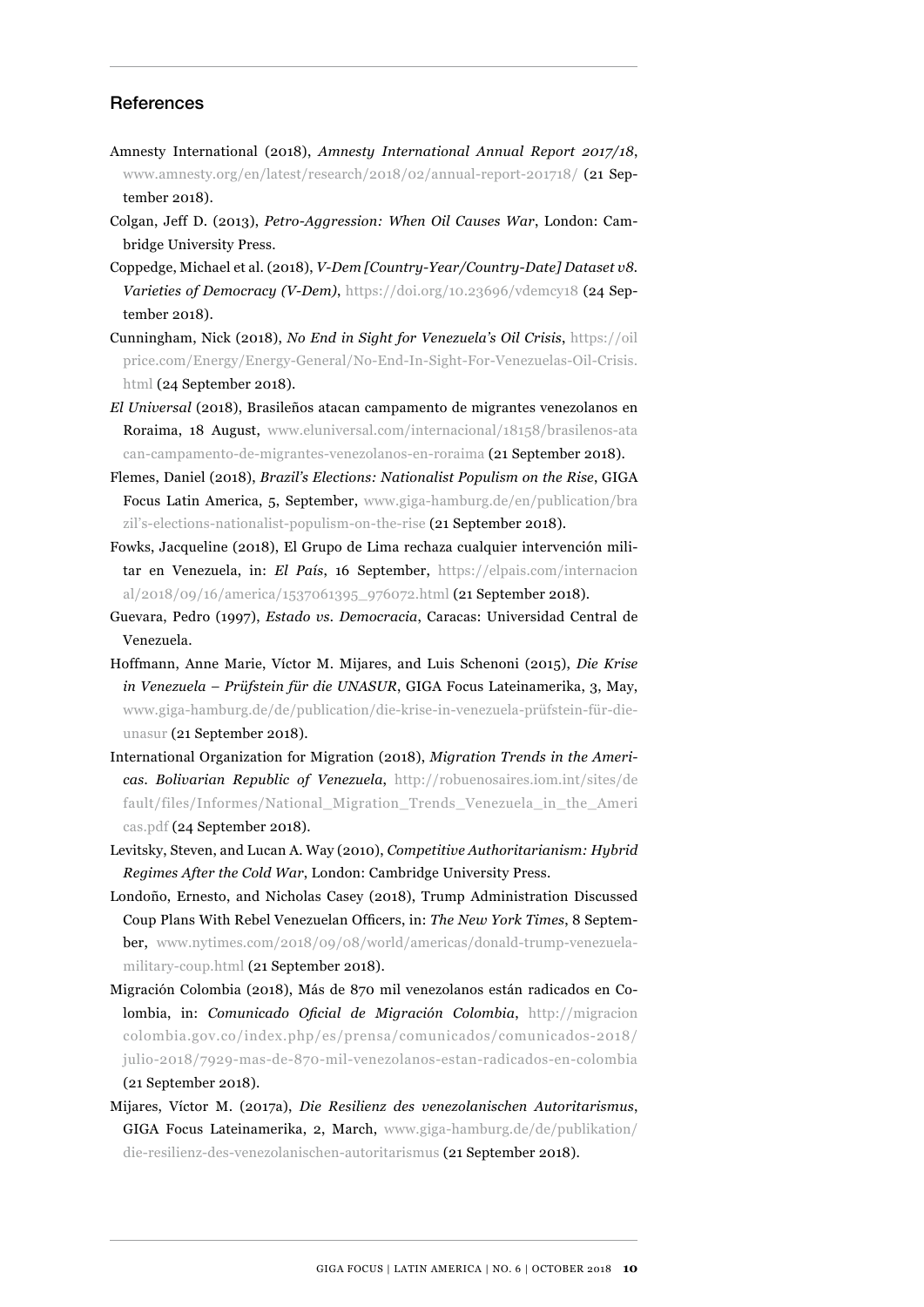- Mijares, Víctor M. (2017b), Soft Balancing the Titans: Venezuelan Foreign-Policy Strategy Toward the United States, China, and Russia, in: *Latin American Policy*, 8, 2, 201–231.
- Mijares, Víctor M. (2014), *Proteste in Venezuela und die Krise des Chavismus*, GIGA Focus Lateinamerika, 2, March, [www.giga-hamburg.de/de/publication/](http://www.giga-hamburg.de/de/publication/proteste-in-venezuela-und-die-krise-des-chavismus) [proteste-in-venezuela-und-die-krise-des-chavismus](http://www.giga-hamburg.de/de/publication/proteste-in-venezuela-und-die-krise-des-chavismus) (21 September 2018).
- Mijares, Víctor M., and Detlef Nolte (2018), Regionalismo post-hegemónico en crisis. ¿Por qué la Unasur se desintegra?, in: *Foreign Affairs Latinoamérica*, 18, 3, 105–112.
- OPEC (2018), *Monthly Oil Market Report*, [www.opec.org/opec\\_web/en/publica](http://www.opec.org/opec_web/en/publications/338.htm)  [tions/338.htm](http://www.opec.org/opec_web/en/publications/338.htm) (24 September 2018).
- Riggirozzi, Pia, and Diana Tussie (eds) (2012), *The Rise of Post-Hegemonic Regionalism. The Case of Latin America*, Dodrecht: Springer.
- Rotberg, Robert I. (2010), The Failure and Collapse of Nation-States: Breakdown, Prevention, and Repair, in: Robert I. Rotberg (ed.), *When States Fail: Causes and Consequences*, New Jersey: Princeton University Press, 1–50.
- Ruzza, Carlo (2018), The Radical Right in Southern Europe, in: Jens Rydgren (ed.), *The Oxford Handbook of Radical Right*, Oxford: Oxford University Press, 505–520.
- *The Economist* (2018), Brasília, We have a Problem. The Danger Posed by Jair Bolsonaro, [www.economist.com/leaders/2018/08/11/the-danger-posed-by-jair](http://www.economist.com/leaders/2018/08/11/the-danger-posed-by-jair-bolsonaro)[bolsonaro](http://www.economist.com/leaders/2018/08/11/the-danger-posed-by-jair-bolsonaro) (24 September 2018).
- World Bank (2018), *Oil Rents (% of GDP)*, [http://api.worldbank.org/v2/en/indica](http://api.worldbank.org/v2/en/indicator/NY.GDP.PETR.RT.ZS?downloadformat=excel) [tor/NY.GDP.PETR.RT.ZS?downloadformat=excel](http://api.worldbank.org/v2/en/indicator/NY.GDP.PETR.RT.ZS?downloadformat=excel) (21 September 2018).

## About the Authors

Dr. Víctor M. Mijares is an assistant professor in the Department of Political Science at the Universidad de Los Andes, Colombia. He is associated with the GIGA Institute of Latin American Studies. His research focuses on security regionalisation and regionalism, Latin American foreign policy and politics, authoritarian resilience and survival, and petro-states in world politics.

vm.mijares@uniandes.edu.co, [www.giga-hamburg.de/en/team/mijares](http://www.giga-hamburg.de/en/team/mijares)

Nastassja Rojas Silva is the dean of the Faculty of Government and International Relations at the Universidad Santo Tomás, Colombia. Her research focuses on problems related to institutions and democracy, as well as on foreign policy and human rights in Latin America.

nastassjarojas@gmail.com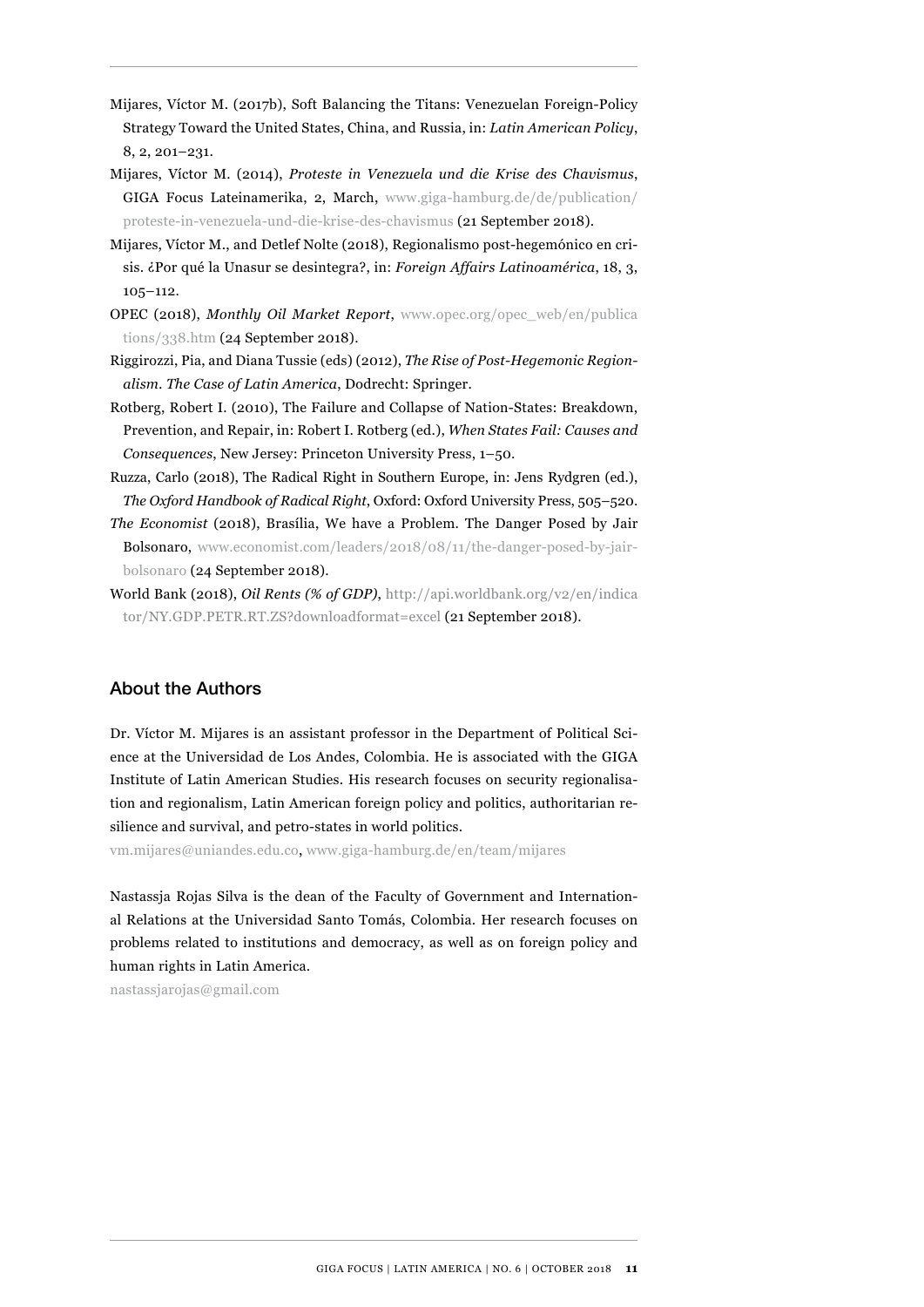## Related GIGA Research

The GIGA has been addressing the crisis of democratic governance in Venezuela and other countries in its Research Programme on "Accountability and Participation," particularly within the Democratic Institutions Research Team. The tensions within organisations of regional integration as well as the reshaping of international relations have been a concern of the Research Programme "Power and Ideas" meanwhile. Moreover, issues of migration are an important research topic at the GIGA – including as part of the major research project "Every Immigrant is an Emigrant" that systematically links the perspectives of both the sending and the receiving countries hereof.

#### Related GIGA Publications

- Bank, André, and Christiane Fröhlich (2018), *Forced Migration in the Global South: Reorienting the Debate*, GIGA Focus Global, 3, June, [www.giga-hamburg.de/en/](http://www.giga-hamburg.de/en/publication/forced-migration-in-the-global-south-reorienting-the-debate) [publication/forced-migration-in-the-global-south-reorienting-the-debate.](http://www.giga-hamburg.de/en/publication/forced-migration-in-the-global-south-reorienting-the-debate)
- Flemes, Daniel (2018), *Brazil's Elections: Nationalist Populism on the Rise*, GIGA Focus Latin America, 5, September, [www.giga-hamburg.de/en/publication/bra](http://www.giga-hamburg.de/en/publication/brazil�s-elections-nationalist-populism-on-the-rise) [zil's-elections-nationalist-populism-on-the-rise](http://www.giga-hamburg.de/en/publication/brazil�s-elections-nationalist-populism-on-the-rise).
- Hoffmann, Anne Marie, Víctor M. Mijares, and Luis Schenoni (2015), *Die Krise in Venezuela – Prüfstein für die UNASUR*, GIGA Focus Lateinamerika, 3, May, [www.giga-hamburg.de/de/publication/die-krise-in-venezuela-prüfstein-für-die](http://www.giga-hamburg.de/de/publication/die-krise-in-venezuela-pr�fstein-f�r-die-unasur)[unasur](http://www.giga-hamburg.de/de/publication/die-krise-in-venezuela-pr�fstein-f�r-die-unasur).
- Mijares, Víctor M. (2017), *Die Resilienz des venezolanischen Autoritarismus*, GIGA Focus Lateinamerika, 2, March, [www.giga-hamburg.de/de/publikation/die-re](http://www.giga-hamburg.de/de/publikation/die-resilienz-des-venezolanischen-autoritarismus) [silienz-des-venezolanischen-autoritarismus.](http://www.giga-hamburg.de/de/publikation/die-resilienz-des-venezolanischen-autoritarismus)
- Mijares, Víctor M. (2017), Soft Balancing the Titans: Venezuelan Foreign-Policy Strategy Toward the United States, China, and Russia, in: *Latin American Policy*, 8, 2, 201–231.
- Mijares, Víctor M., and Detlef Nolte (2018), Regionalismo post-hegemónico en crisis. ¿Por qué la Unasur se desintegra?, in: *Foreign Affairs Latinoamérica*, 18, 3, 105–112.
- von Soest, Christian (2018), *The Contradictory Logics of International Intervention*, GIGA Focus Global, 4, October, [www.giga-hamburg.de/en/publication/the](http://www.giga-hamburg.de/en/publication/the-contradictory-logics-of-international-intervention)[contradictory-logics-of-international-intervention.](http://www.giga-hamburg.de/en/publication/the-contradictory-logics-of-international-intervention)